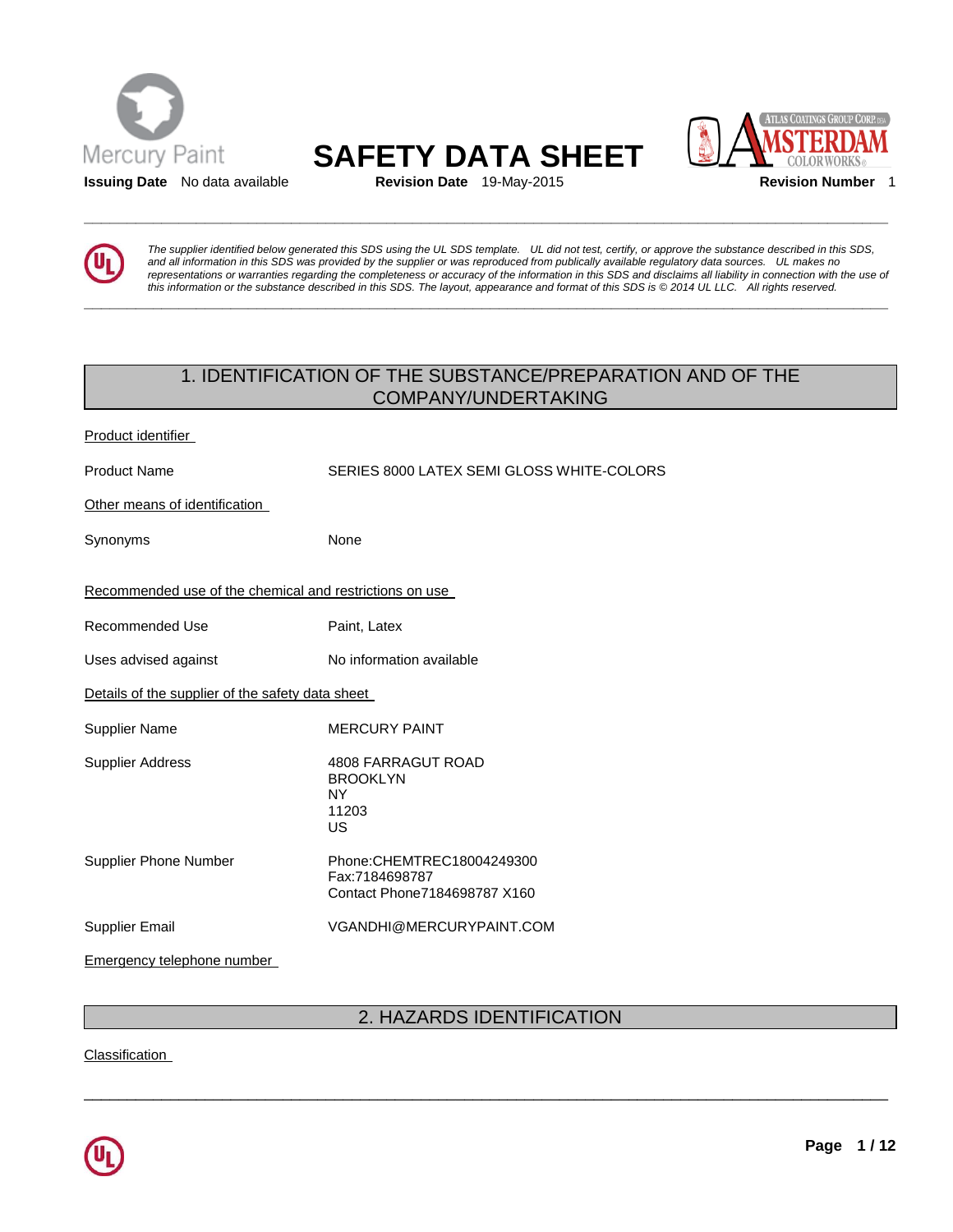This chemical is considered hazardous by the 2012 OSHA Hazard Communication Standard (29 CFR 1910.1200)

| Acute toxicity - Inhalation (Gases)              | Category 4 |
|--------------------------------------------------|------------|
| Acute toxicity - Inhalation (Dusts/Mists)        | Category 4 |
| Carcinogenicity                                  | Category 2 |
| Specific target organ toxicity (single exposure) | Category 3 |
| Flammable liquids                                | Category 4 |

\_\_\_\_\_\_\_\_\_\_\_\_\_\_\_\_\_\_\_\_\_\_\_\_\_\_\_\_\_\_\_\_\_\_\_\_\_\_\_\_\_\_\_\_\_\_\_\_\_\_\_\_\_\_\_\_\_\_\_\_\_\_\_\_\_\_\_\_\_\_\_\_\_\_\_\_\_\_\_\_\_\_\_\_\_\_\_\_\_\_\_\_\_

GHS Label elements, including precautionary statements

|                                                                                                                                         |         | <b>Emergency Overview</b> |                        |
|-----------------------------------------------------------------------------------------------------------------------------------------|---------|---------------------------|------------------------|
| Signal word                                                                                                                             | Warning |                           |                        |
| <b>Hazard Statements</b><br>Harmful if inhaled<br>Suspected of causing cancer<br>May cause respiratory irritation<br>Combustible liquid |         |                           |                        |
|                                                                                                                                         |         |                           |                        |
| Varies<br>Appearance                                                                                                                    |         | Physical state<br>Liquid  | Odor No data available |

\_\_\_\_\_\_\_\_\_\_\_\_\_\_\_\_\_\_\_\_\_\_\_\_\_\_\_\_\_\_\_\_\_\_\_\_\_\_\_\_\_\_\_\_\_\_\_\_\_\_\_\_\_\_\_\_\_\_\_\_\_\_\_\_\_\_\_\_\_\_\_\_\_\_\_\_\_\_\_\_\_\_\_\_\_\_\_\_\_\_\_\_\_

Precautionary Statements - Prevention Obtain special instructions before use Do not handle until all safety precautions have been read and understood Use personal protective equipment as required Avoid breathing dust/fume/gas/mist/vapors/spray Use only outdoors or in a well-ventilated area Keep away from heat/sparks/open flames/hot surfaces. - No smoking Keep cool

Precautionary Statements - Response IF exposed or concerned: Get medical advice/attention

Inhalation IF INHALED: Remove victim to fresh air and keep at rest in a position comfortable for breathing

Fire In case of fire: Use CO2, dry chemical, or foam for extinction

Precautionary Statements - Storage Store locked up Store in a well-ventilated place. Keep container tightly closed

Precautionary Statements - Disposal Dispose of contents/container to an approved waste disposal plant

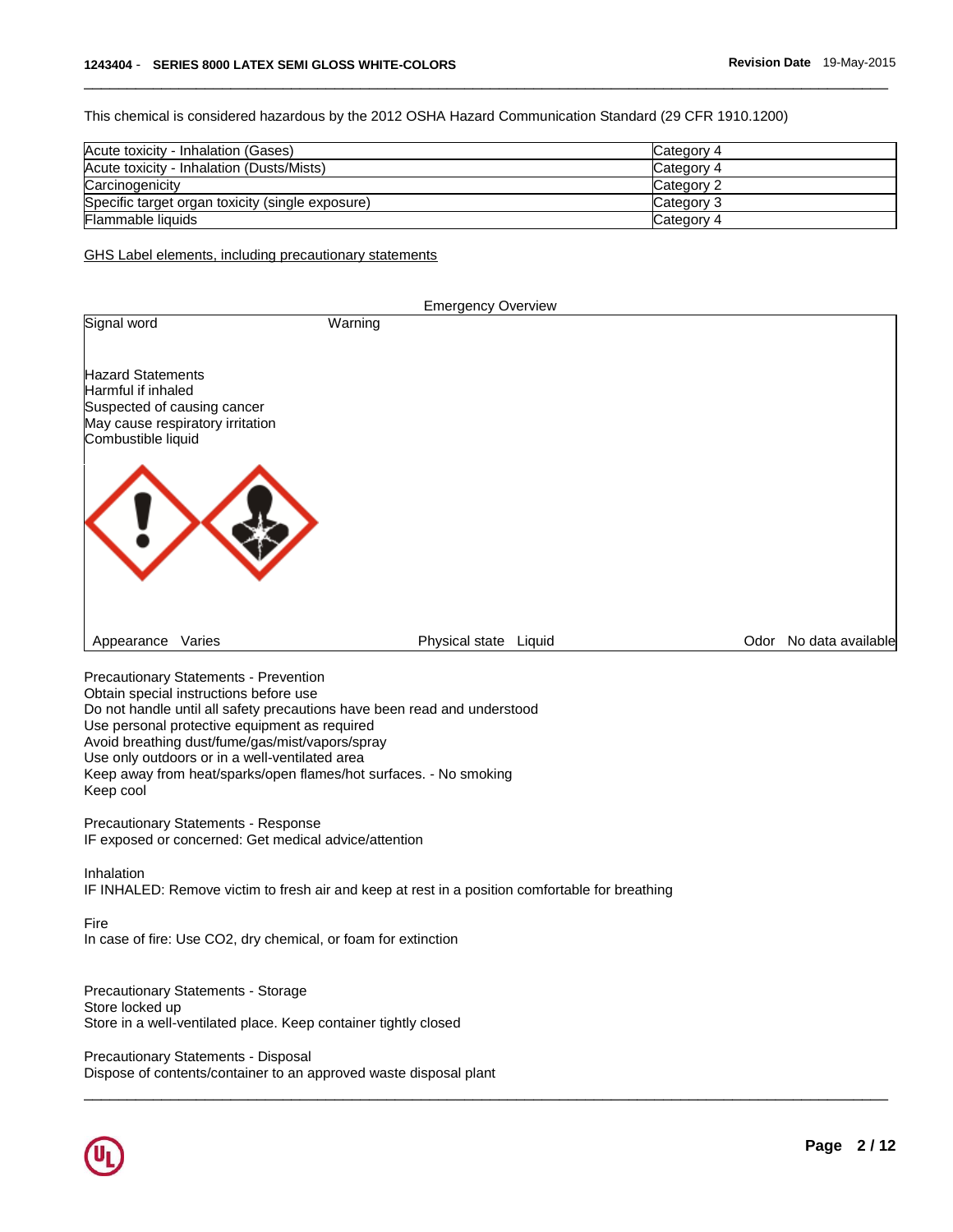#### Hazards not otherwise classified (HNOC)

Not applicable

#### Unknown Toxicity

3.1487% of the mixture consists of ingredient(s) of unknown toxicity

Other information

.

Harmful to aquatic life with long lasting effects PROLONGED OR REPEATED CONTACT MAY DRY SKIN AND CAUSE IRRITATION

# Interactions with Other Chemicals

No information available.

# 3. COMPOSITION/INFORMATION ON INGREDIENTS

\_\_\_\_\_\_\_\_\_\_\_\_\_\_\_\_\_\_\_\_\_\_\_\_\_\_\_\_\_\_\_\_\_\_\_\_\_\_\_\_\_\_\_\_\_\_\_\_\_\_\_\_\_\_\_\_\_\_\_\_\_\_\_\_\_\_\_\_\_\_\_\_\_\_\_\_\_\_\_\_\_\_\_\_\_\_\_\_\_\_\_\_\_

| Chemical Name                                   | CAS No      | Weight-%  | <b>Trade Secret</b> |
|-------------------------------------------------|-------------|-----------|---------------------|
| Supplier Trade Secret                           | Proprietary | $10 - 30$ |                     |
| Titanium dioxide                                | 13463-67-7  | $10 - 30$ |                     |
| Limestone                                       | 1317-65-3   | 1 - 5     |                     |
| 2,2,4-Trimethylpentane-1,3-diol monoisobutyrate | 25265-77-4  | $1 - 5$   |                     |
| Polyethylene glycol branched nonylphenyl ether  | 68412-54-4  | $0.1 - 1$ |                     |
| Cyclohexane                                     | 110-82-7    | $0.1 - 1$ |                     |

\*The exact percentage (concentration) of composition has been withheld as a trade secret

## 4. FIRST AID MEASURES

## First aid measures

| General Advice                     | Show this safety data sheet to the doctor in attendance.                                                                                                                                                                                                                                    |  |  |
|------------------------------------|---------------------------------------------------------------------------------------------------------------------------------------------------------------------------------------------------------------------------------------------------------------------------------------------|--|--|
| Eye contact                        | Rinse thoroughly with plenty of water, also under the eyelids. If symptoms persist,<br>call a physician.                                                                                                                                                                                    |  |  |
| Skin contact                       | Wash with soap and water.                                                                                                                                                                                                                                                                   |  |  |
| Inhalation                         | Remove to fresh air.                                                                                                                                                                                                                                                                        |  |  |
| Ingestion                          | Do NOT induce vomiting. Rinse mouth immediately and drink plenty of water.<br>Never give anything by mouth to an unconscious person. Call a physician.                                                                                                                                      |  |  |
| Self-protection of the first aider | Remove all sources of ignition. Ensure that medical personnel are aware of the<br>material(s) involved, take precautions to protect themselves and prevent spread of<br>contamination. Use personal protective equipment as required. Wear personal<br>protective clothing (see section 8). |  |  |

\_\_\_\_\_\_\_\_\_\_\_\_\_\_\_\_\_\_\_\_\_\_\_\_\_\_\_\_\_\_\_\_\_\_\_\_\_\_\_\_\_\_\_\_\_\_\_\_\_\_\_\_\_\_\_\_\_\_\_\_\_\_\_\_\_\_\_\_\_\_\_\_\_\_\_\_\_\_\_\_\_\_\_\_\_\_\_\_\_\_\_\_\_

Most important symptoms and effects, both acute and delayed

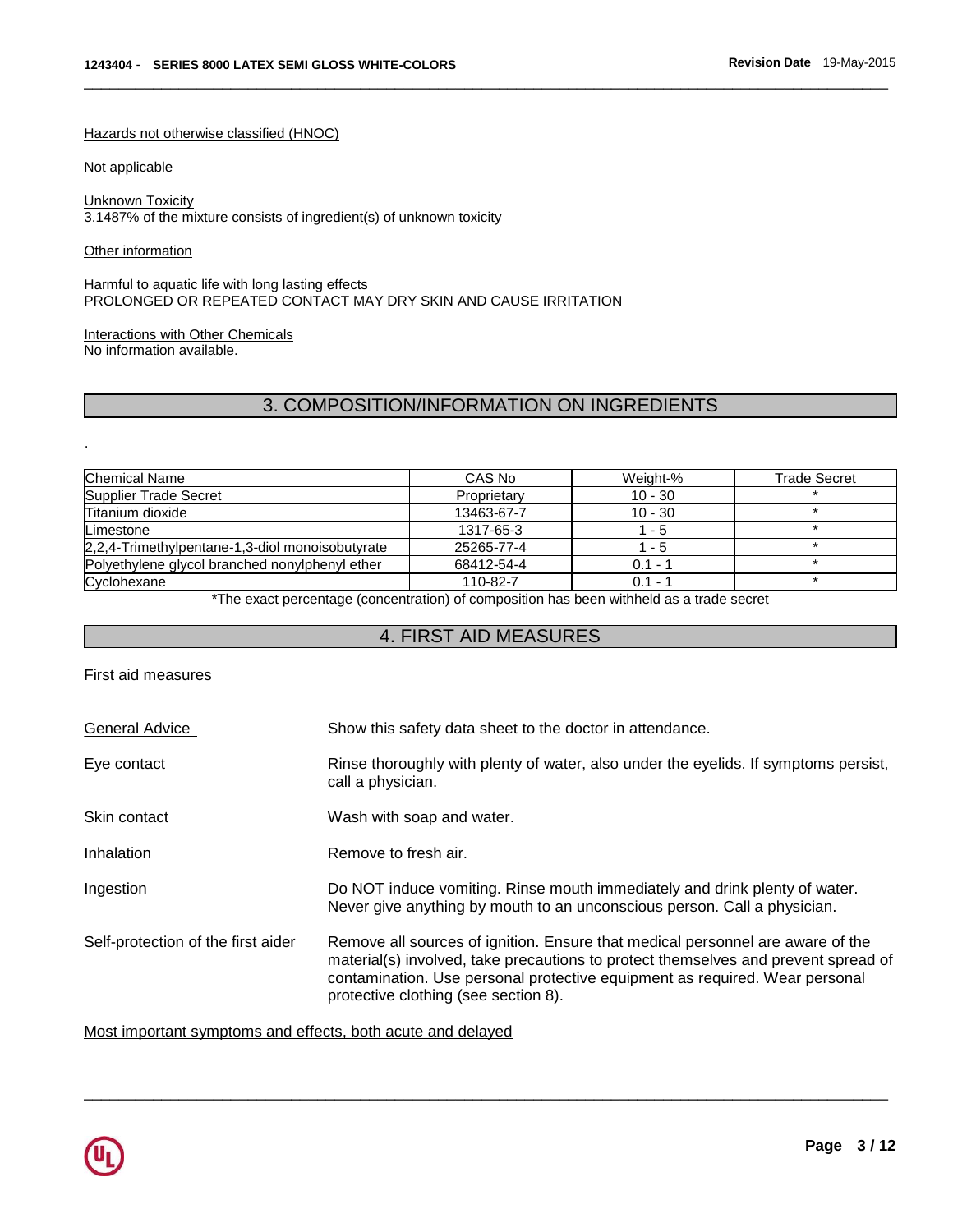Most Important Symptoms and Effects Coughing and/ or wheezing. Difficulty in breathing.

Indication of any immediate medical attention and special treatment needed

Notes to Physician Treat symptomatically.

## 5. FIRE-FIGHTING MEASURES

\_\_\_\_\_\_\_\_\_\_\_\_\_\_\_\_\_\_\_\_\_\_\_\_\_\_\_\_\_\_\_\_\_\_\_\_\_\_\_\_\_\_\_\_\_\_\_\_\_\_\_\_\_\_\_\_\_\_\_\_\_\_\_\_\_\_\_\_\_\_\_\_\_\_\_\_\_\_\_\_\_\_\_\_\_\_\_\_\_\_\_\_\_

#### Suitable Extinguishing Media

Use extinguishing measures that are appropriate to local circumstances and the surrounding environment. Dry chemical. Carbon dioxide (CO2). Water spray. Alcohol resistant foam.

Unsuitable extinguishing media

CAUTION: Use of water spray when fighting fire may be inefficient.

Specific hazards arising from the chemical Keep product and empty container away from heat and sources of ignition. In the event of fire, cool tanks with water spray.

| Uniform Fire Code | Irritant: Liquid          |
|-------------------|---------------------------|
|                   | Toxic: Liquid             |
|                   | Combustible Liquid: III-B |

**Hazardous Combustion Products** Carbon oxides. Carbon monoxide. Carbon dioxide (CO <sup>2</sup>).

Explosion Data Sensitivity to Mechanical Impact No.

Sensitivity to Static Discharge Yes.

Protective equipment and precautions for firefighters

As in any fire, wear self-contained breathing apparatus pressure-demand, MSHA/NIOSH (approved or equivalent) and full protective gear.

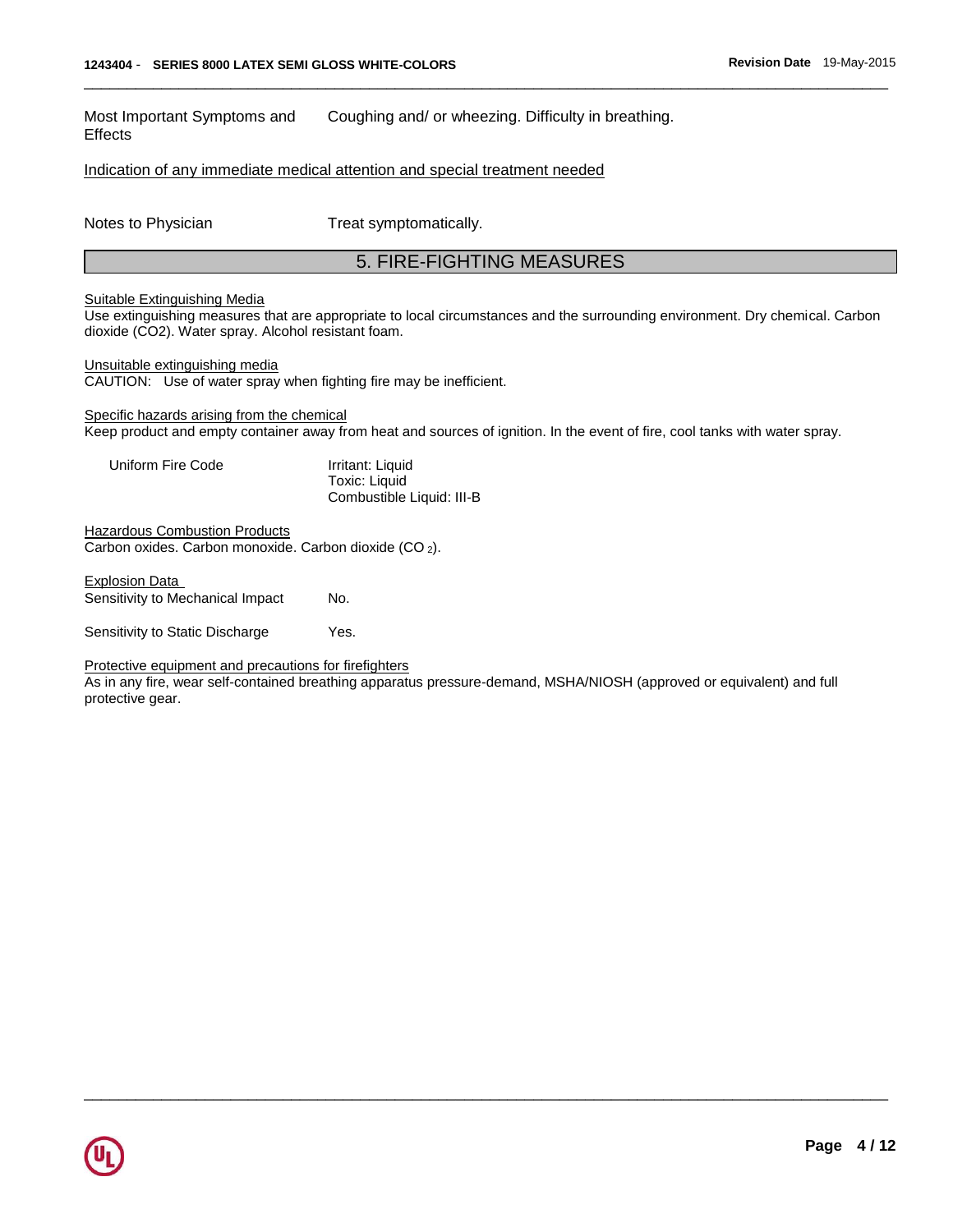## 6. ACCIDENTAL RELEASE MEASURES

\_\_\_\_\_\_\_\_\_\_\_\_\_\_\_\_\_\_\_\_\_\_\_\_\_\_\_\_\_\_\_\_\_\_\_\_\_\_\_\_\_\_\_\_\_\_\_\_\_\_\_\_\_\_\_\_\_\_\_\_\_\_\_\_\_\_\_\_\_\_\_\_\_\_\_\_\_\_\_\_\_\_\_\_\_\_\_\_\_\_\_\_\_

### Personal precautions, protective equipment and emergency procedures

| Personal precautions                                         | Avoid contact with eyes. Ensure adequate ventilation. Avoid breathing vapors or mists. Use<br>personal protective equipment as required. Avoid generation of dust. Evacuate personnel to<br>safe areas. See section 8 for more information. Take precautionary measures against static<br>discharges. Do not touch or walk through spilled material. |
|--------------------------------------------------------------|------------------------------------------------------------------------------------------------------------------------------------------------------------------------------------------------------------------------------------------------------------------------------------------------------------------------------------------------------|
| Other Information                                            | Refer to protective measures listed in Sections 7 and 8.                                                                                                                                                                                                                                                                                             |
| <b>Environmental precautions</b>                             |                                                                                                                                                                                                                                                                                                                                                      |
| Environmental precautions                                    | Refer to protective measures listed in Sections 7 and 8. Prevent further leakage or spillage<br>if safe to do so.                                                                                                                                                                                                                                    |
| Methods and material for containment and cleaning up         |                                                                                                                                                                                                                                                                                                                                                      |
| Methods for containment                                      | Prevent further leakage or spillage if safe to do so. Do not touch or walk through spilled<br>material. Dike far ahead of liquid spill for later disposal.                                                                                                                                                                                           |
| Methods for cleaning up                                      | Pick up and transfer to properly labeled containers. Take precautionary measures against<br>static discharges. Dam up. Soak up with inert absorbent material.                                                                                                                                                                                        |
|                                                              |                                                                                                                                                                                                                                                                                                                                                      |
|                                                              | 7. HANDLING AND STORAGE                                                                                                                                                                                                                                                                                                                              |
| Precautions for safe handling                                |                                                                                                                                                                                                                                                                                                                                                      |
| Handling                                                     | Do not breathe dust/fume/gas/mist/vapors/spray.                                                                                                                                                                                                                                                                                                      |
| Conditions for safe storage, including any incompatibilities |                                                                                                                                                                                                                                                                                                                                                      |

| Storage               | Keep containers tightly closed in a dry, cool and well-ventilated place. Keep out of the reach<br>of children. Keep away from heat, sparks, flame and other sources of ignition (i.e., pilot<br>lights, electric motors and static electricity). Keep in properly labeled containers. Store in<br>accordance with the particular national regulations. Store in accordance with local<br>regulations. |
|-----------------------|-------------------------------------------------------------------------------------------------------------------------------------------------------------------------------------------------------------------------------------------------------------------------------------------------------------------------------------------------------------------------------------------------------|
| Incompatible Products | Acid chlorides. Acid anhydrides. Chloroformates. Strong oxidizing agents. Strong reducing<br>agents.                                                                                                                                                                                                                                                                                                  |

# 8. EXPOSURE CONTROLS/PERSONAL PROTECTION

### Control parameters

### Exposure Guidelines

| Chemical<br>Name                   | ≏GIH<br>AC<br>. .                   | DE.<br><b>001</b><br>™∩~<br>.<br>-- | <b>IDLH</b><br><b>NIC</b>       |
|------------------------------------|-------------------------------------|-------------------------------------|---------------------------------|
| <b>Trade</b><br>Secret<br>Supplier | $\sim$ $\sim$<br>ppm<br>1 E L 1<br> | WA<br>10 ppm<br>vacated<br>.        | <br>15 min<br>∙ ppm<br>آeilino. |

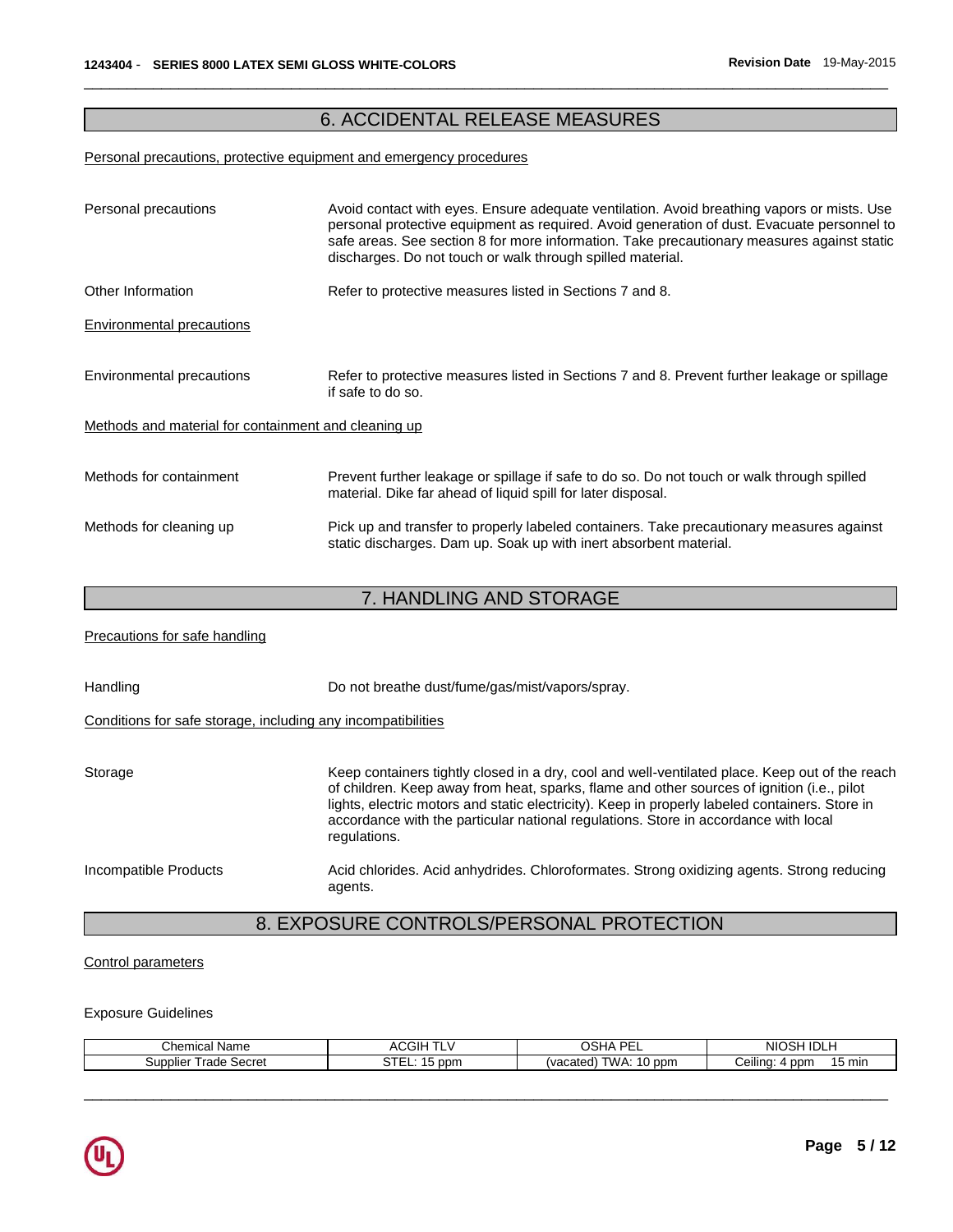|                                | TWA: 10 ppm              | (vacated) TWA: $30 \text{ mg/m}^3$<br>(vacated) STEL: 20 ppm<br>(vacated) STEL: 60 mg/m <sup>3</sup>                    | Ceiling: $15 \text{ mg/m}^3$<br>$15 \text{ min}$                       |
|--------------------------------|--------------------------|-------------------------------------------------------------------------------------------------------------------------|------------------------------------------------------------------------|
| Titanium dioxide<br>13463-67-7 | TWA: $10 \text{ mg/m}^3$ | TWA: 15 mg/ $\overline{m^3}$ total dust<br>(vacated) TWA: 10 mg/m <sup>3</sup> total<br>dust                            | IDLH: 5000 mg/m <sup>3</sup>                                           |
| Limestone<br>1317-65-3         |                          | TWA: $15 \text{ mg/m}^3$<br>TWA: 5 mg/m <sup>3</sup><br>(vacated) TWA: $15 \text{ mg/m}^3$<br>(vacated) TWA: 5 mg/m $3$ | TWA: 5 $mg/m3$ respirable dust<br>TWA: 10 $mq/m3$ total dust           |
| Cyclohexane<br>110-82-7        | TWA: 100 ppm             | TWA: 300 ppm<br>TWA: 1050 mg/m <sup>3</sup><br>(vacated) TWA: 300 ppm<br>(vacated) TWA: $1050 \text{ mg/m}^3$           | <b>IDLH: 1300 ppm</b><br>TWA: 300 ppm<br>TWA: $1050$ mg/m <sup>3</sup> |

\_\_\_\_\_\_\_\_\_\_\_\_\_\_\_\_\_\_\_\_\_\_\_\_\_\_\_\_\_\_\_\_\_\_\_\_\_\_\_\_\_\_\_\_\_\_\_\_\_\_\_\_\_\_\_\_\_\_\_\_\_\_\_\_\_\_\_\_\_\_\_\_\_\_\_\_\_\_\_\_\_\_\_\_\_\_\_\_\_\_\_\_\_

*ACGIH TLV: American Conference of Governmental Industrial Hygienists - Threshold Limit Value OSHA PEL: Occupational Safety and Health Administration - Permissible Exposure Limits Immediately Dangerous to Life or Health* 

| <b>Other Exposure Guidelines</b>                                      | Vacated limits revoked by the Court of Appeals decision in AFL-CIO v. OSHA, 965 F.2d<br>962 (11th Cir., 1992) See section 15 for national exposure control parameters                                                                                                                                                                                 |  |
|-----------------------------------------------------------------------|-------------------------------------------------------------------------------------------------------------------------------------------------------------------------------------------------------------------------------------------------------------------------------------------------------------------------------------------------------|--|
| Appropriate engineering controls                                      |                                                                                                                                                                                                                                                                                                                                                       |  |
| <b>Engineering Measures</b>                                           | <b>Showers</b><br>Eyewash stations<br>Ventilation systems                                                                                                                                                                                                                                                                                             |  |
| Individual protection measures, such as personal protective equipment |                                                                                                                                                                                                                                                                                                                                                       |  |
| Eye/face protection                                                   | Tight sealing safety goggles.                                                                                                                                                                                                                                                                                                                         |  |
| Skin and body protection                                              | Wear protective gloves and protective clothing.                                                                                                                                                                                                                                                                                                       |  |
| Respiratory protection                                                | No protective equipment is needed under normal use conditions. If exposure limits are<br>exceeded or irritation is experienced, ventilation and evacuation may be required.                                                                                                                                                                           |  |
| Hygiene Measures                                                      | Handle in accordance with good industrial hygiene and safety practice. Do not eat, drink or<br>smoke when using this product. Wash hands before breaks and immediately after handling<br>the product. Contaminated work clothing should not be allowed out of the workplace.<br>Regular cleaning of equipment, work area and clothing is recommended. |  |

# 9. PHYSICAL AND CHEMICAL PROPERTIES

### Physical and Chemical Properties

| Physical state<br>Appearance<br>Color | Liquid<br>Varies<br>No information available | Odor<br>Odor Threshold | No data available<br>No information available |
|---------------------------------------|----------------------------------------------|------------------------|-----------------------------------------------|
| <b>Property</b>                       | Values                                       | Remarks Method         |                                               |
| pH                                    | 8                                            | None known             |                                               |
| Melting / freezing point              | No data available                            | None known             |                                               |
| Boiling point / boiling range         | No data available                            | None known             |                                               |
| Flash Point                           | 93 $C /$<br>200 F                            | None known             |                                               |
| <b>Evaporation Rate</b>               | No data available                            | None known             |                                               |
| Flammability (solid, gas)             | No data available                            | None known             |                                               |
| Flammability Limit in Air             |                                              |                        |                                               |
| Upper flammability limit              | No data available                            |                        |                                               |

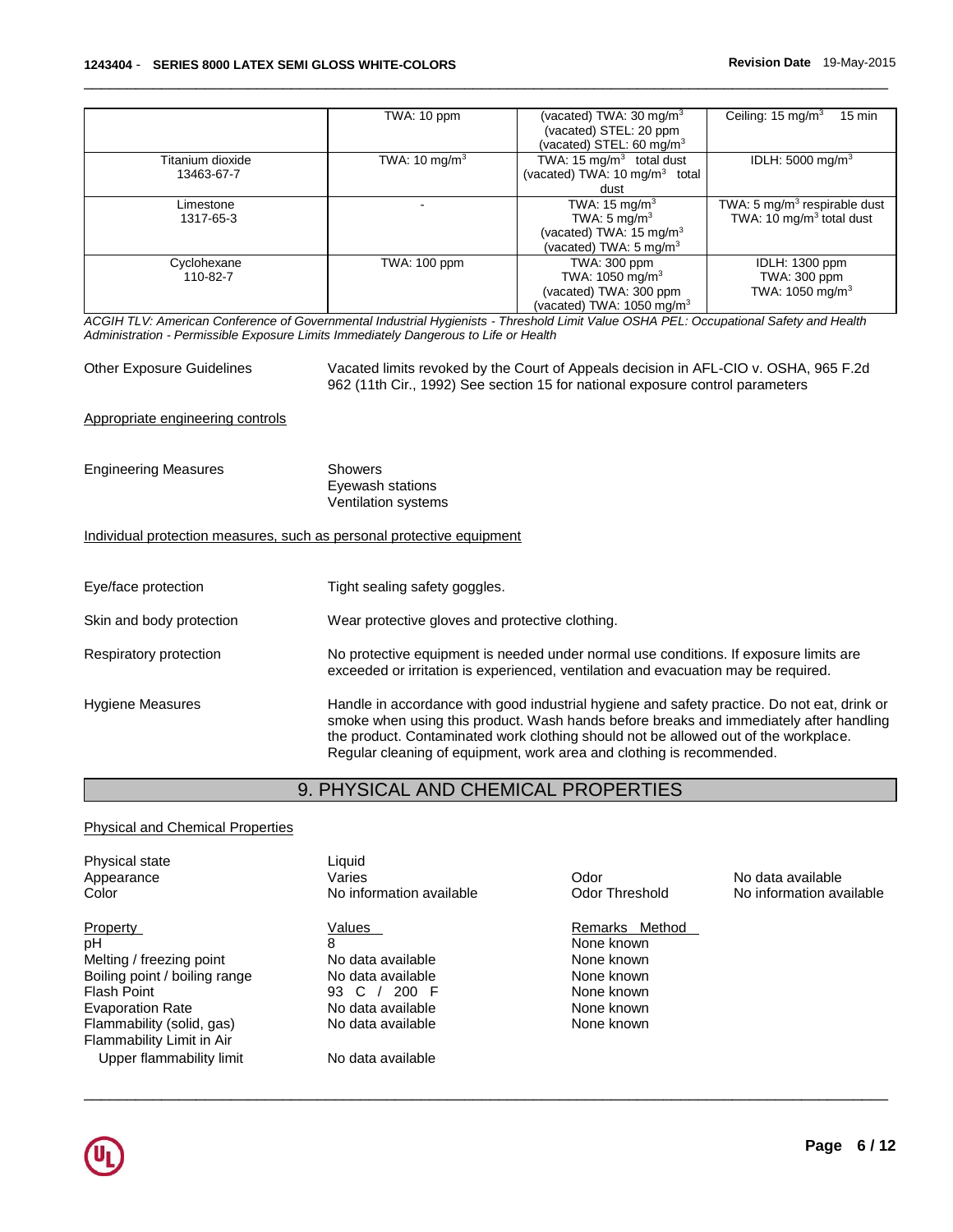| Lower flammability limit               | No data available |
|----------------------------------------|-------------------|
| Vapor pressure                         | No data available |
| Vapor density                          | No data available |
| <b>Specific Gravity</b>                | No data available |
| Water Solubility                       | Soluble in water  |
| Solubility in other solvents           | No data available |
| Partition coefficient: n-octanol/water | No data available |
| Autoignition temperature               | No data available |
| Decomposition temperature              | No data available |
| Kinematic viscosity                    | No data available |
| Dynamic viscosity                      | No data available |
| <b>Explosive properties</b>            | No data available |
| Oxidizing properties                   | No data available |
|                                        |                   |

#### **Other Information**

Softening Point **No data available**<br>VOC Content (%) No data available VOC Content (%) No data available<br>
Particle Size **No data available** Particle Size Distribution

Vapor available None known<br>No data available None known No data available No data available None known Soluble in water None known No data available **None known**<br>No data available None known No data available<br>No data available None known No data available No data available None known No data available None known No data available None known No data available No data available

No data available

## 10. STABILITY AND REACTIVITY

\_\_\_\_\_\_\_\_\_\_\_\_\_\_\_\_\_\_\_\_\_\_\_\_\_\_\_\_\_\_\_\_\_\_\_\_\_\_\_\_\_\_\_\_\_\_\_\_\_\_\_\_\_\_\_\_\_\_\_\_\_\_\_\_\_\_\_\_\_\_\_\_\_\_\_\_\_\_\_\_\_\_\_\_\_\_\_\_\_\_\_\_\_

#### **Reactivity**

No data available.

Chemical stability Stable under recommended storage conditions. Possibility of Hazardous Reactions None under normal processing. Hazardous Polymerization Hazardous polymerization does not occur.

Conditions to avoid Excessive heat. Heat, flames and sparks. Incompatible materials Acid chlorides. Acid anhydrides. Chloroformates. Strong oxidizing agents. Strong reducing agents. **Hazardous Decomposition Products** Carbon oxides. Carbon monoxide. Carbon dioxide (CO2).

## 11. TOXICOLOGICAL INFORMATION

Information on likely routes of exposure

Product Information .

| Inhalation   | Specific test data for the substance or mixture is not available. Harmful by inhalation.<br>(based on components). May cause irritation of respiratory tract. |
|--------------|---------------------------------------------------------------------------------------------------------------------------------------------------------------|
| Eye contact  | Specific test data for the substance or mixture is not available.                                                                                             |
| Skin contact | Specific test data for the substance or mixture is not available.                                                                                             |
| Ingestion    | Specific test data for the substance or mixture is not available.                                                                                             |

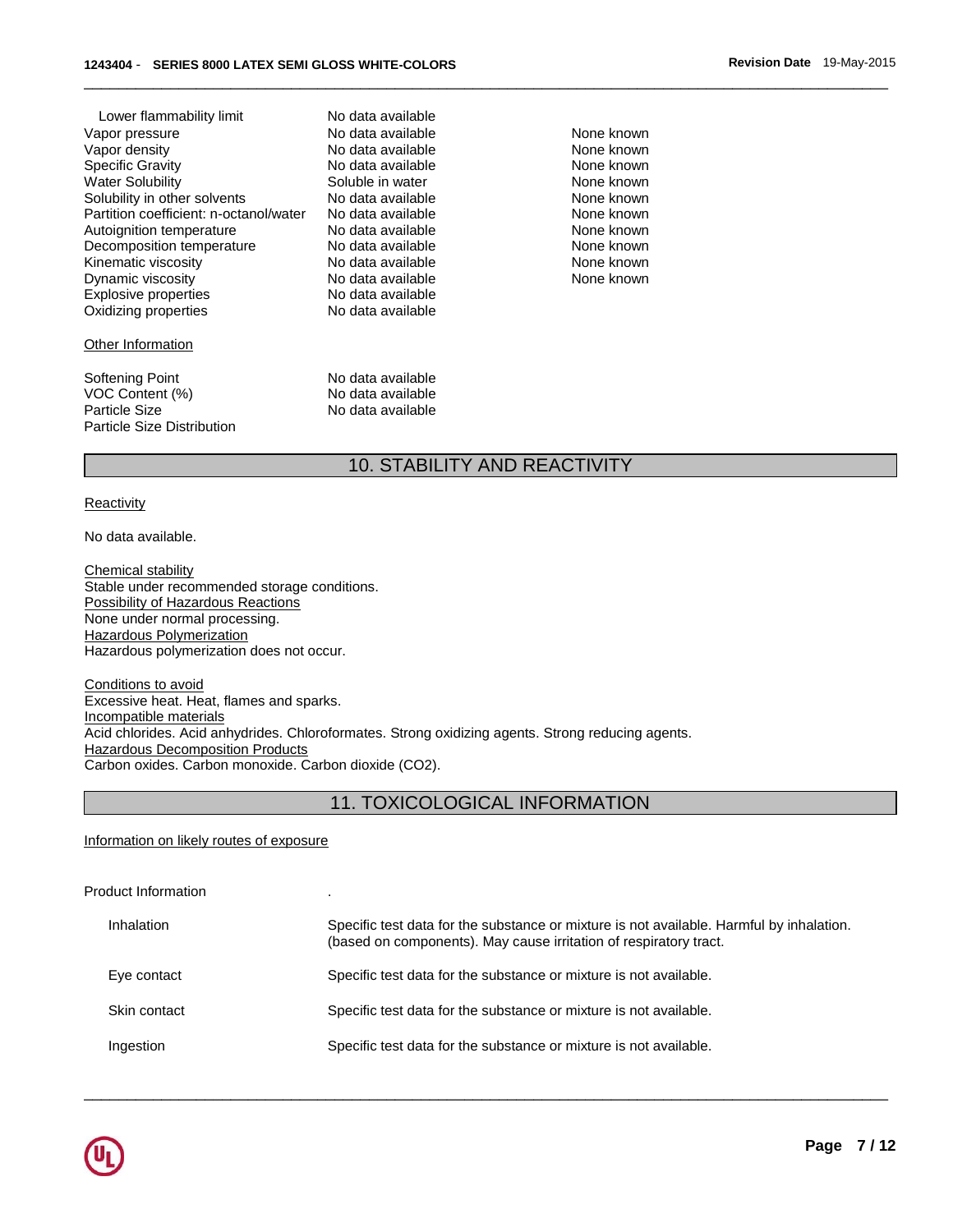Component Information

| <b>Chemical Name</b>                                             | Oral LD50              | Dermal LD50              | Inhalation LC50                                                        |
|------------------------------------------------------------------|------------------------|--------------------------|------------------------------------------------------------------------|
| Supplier Trade Secret                                            | Rat)<br>= 2920 mg/kg   | (Rabbit)<br>= 2320 mg/kg | $(Rat)$ 4 h = 11.4<br>$= 11400$ mg/m <sup>3</sup><br>Rat ) 4 h<br>mg/L |
| Titanium dioxide<br>13463-67-7                                   | > 10000 mg/kg<br>(Rat) |                          |                                                                        |
| 2,2,4-Trimethylpentane-1,3-diol<br>monoisobutyrate<br>25265-77-4 | (Rat)<br>= 3200 mg/kg  | (Rat)<br>> 15200 mg/kg   |                                                                        |
| Polyethylene glycol branched<br>nonylphenyl ether<br>68412-54-4  |                        | (Rabbit)<br>= 1780 µL/kg |                                                                        |
| Cyclohexane<br>110-82-7                                          | (Rat)<br>> 5000 mg/kg  | (Rabbit)<br>> 2000 mg/kg | (Rat)4 h<br>$= 13.9$ mg/L                                              |

\_\_\_\_\_\_\_\_\_\_\_\_\_\_\_\_\_\_\_\_\_\_\_\_\_\_\_\_\_\_\_\_\_\_\_\_\_\_\_\_\_\_\_\_\_\_\_\_\_\_\_\_\_\_\_\_\_\_\_\_\_\_\_\_\_\_\_\_\_\_\_\_\_\_\_\_\_\_\_\_\_\_\_\_\_\_\_\_\_\_\_\_\_

Information on toxicological effects

Symptoms Coughing and/ or wheezing.

#### Delayed and immediate effects as well as chronic effects from short and long-term exposure

Sensitization No information available.

Mutagenic Effects No information available.

Carcinogenicity The table below indicates whether each agency has listed any ingredient as a carcinogen.

| <b>Chemical Name</b>           | ACGIH | <b>IARC</b> | <b>NTP</b> | OSHA |
|--------------------------------|-------|-------------|------------|------|
| Supplier Trade Secret          | A3    | Group 2B    |            |      |
| Titanium dioxide<br>13463-67-7 |       | Group 2B    |            | . .  |

*ACGIH (American Conference of Governmental Industrial Hygienists) A2 - Suspected Human Carcinogen A3 - Animal Carcinogen IARC (International Agency for Research on Cancer) Group 1 - Carcinogenic to Humans Group 2B - Possibly Carcinogenic to Humans Group 3 - Not Classifiable as to Carcinogenicity in Humans OSHA (Occupational Safety and Health Administration of the US Department of Labor) X - Present*  Reproductive toxicity **No information available.** STOT - single exposure Respiratory system. STOT - repeated exposure No information available. Chronic Toxicity No known effect based on information supplied. Contains a known or suspected carcinogen. Titanium dioxide has been classified by the International Agency for Research on Cancer (IARC) as possibly carcinogenic to humans (Group 2B) by inhalation. Target Organ Effects Respiratory system. Eyes. Skin. Gastrointestinal tract (GI). Lungs. Aspiration Hazard No information available. Numerical measures of toxicity Product Information

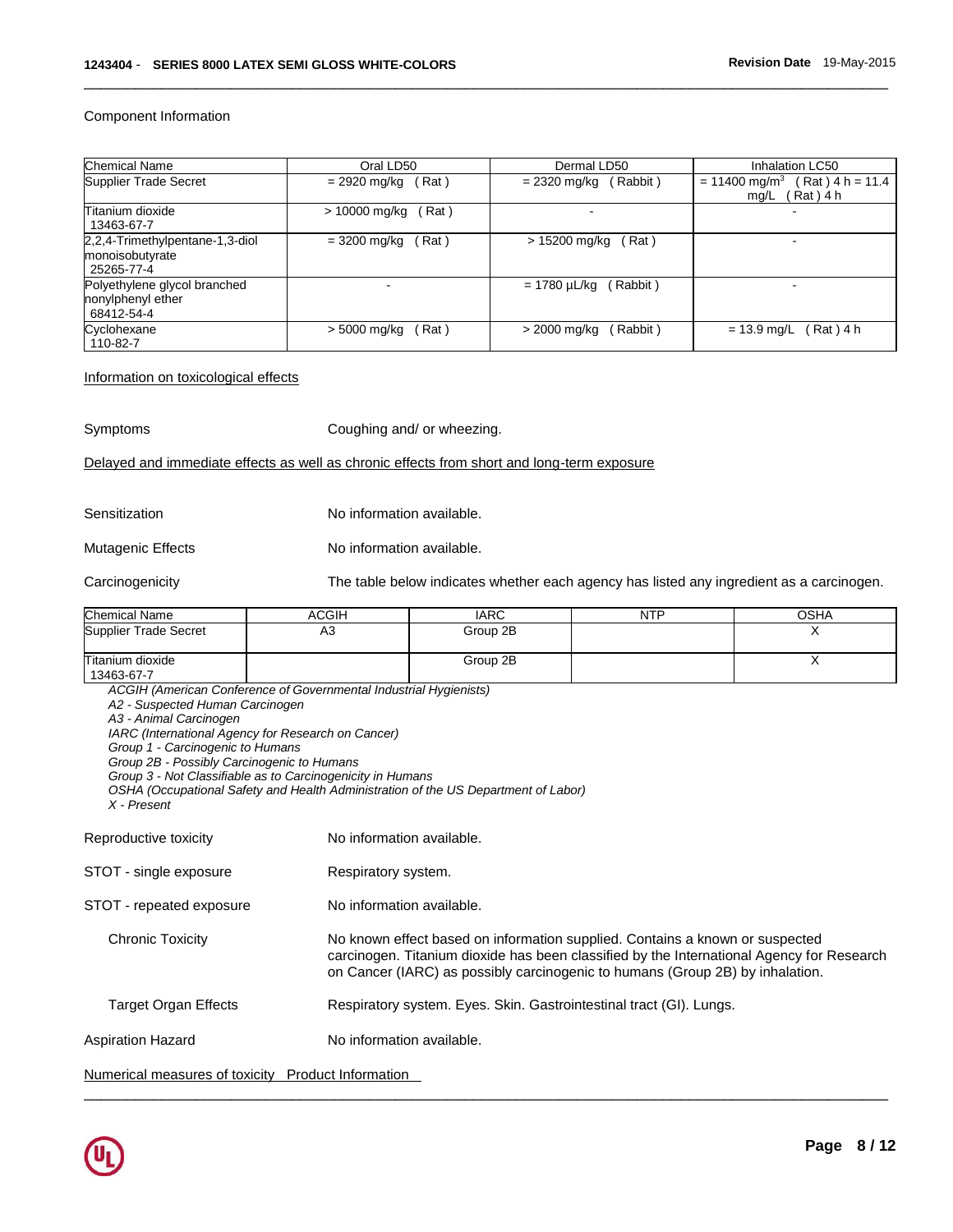The following values are calculated based on chapter 3.1 of the GHS document

ATEmix (oral) 7,782.00 mg/kg ATEmix (dermal) 7,804.00 mg/kg (ATE) ATEmix (inhalation-gas) 15,137.00 ppm (4 hr) ATEmix (inhalation-dust/mist) 5.00 mg/l ATEmix (inhalation-vapor) 37.00 ATEmix

## 12. ECOLOGICAL INFORMATION

\_\_\_\_\_\_\_\_\_\_\_\_\_\_\_\_\_\_\_\_\_\_\_\_\_\_\_\_\_\_\_\_\_\_\_\_\_\_\_\_\_\_\_\_\_\_\_\_\_\_\_\_\_\_\_\_\_\_\_\_\_\_\_\_\_\_\_\_\_\_\_\_\_\_\_\_\_\_\_\_\_\_\_\_\_\_\_\_\_\_\_\_\_

## **Ecotoxicity**

Harmful to aquatic life with long lasting effects.

| <b>Chemical Name</b>         | Toxicity to Algae                                    | Toxicity to Fish           | <b>Toxicity to Microorganisms</b> | Daphnia Magna (Water Flea) |
|------------------------------|------------------------------------------------------|----------------------------|-----------------------------------|----------------------------|
| <b>Supplier Trade Secret</b> |                                                      | 96h LC50: $= 14$ mg/L      | $EC50 = 2080$ mg/L 5 min          | 24h EC50: = 52 mg/L        |
|                              |                                                      | (Pimephales promelas) 96h  |                                   |                            |
|                              |                                                      | LC50: 15.04 - 21.54 mg/L   |                                   |                            |
|                              |                                                      | (Lepomis macrochirus) 96h  |                                   |                            |
|                              |                                                      | LC50: 26.1 - 36.63 mg/L    |                                   |                            |
|                              |                                                      | (Poecilia reticulata)      |                                   |                            |
| 2,2,4-Trimethylpentane-1,3-d | 72h EC50: $= 18.4$ mg/L                              | 96h LC50: $=$ 30 mg/L      |                                   | 96h LC50: > 95 mg/L        |
| iol monoisobutyrate          | (Pseudokirchneriella                                 | (Pimephales promelas)      |                                   |                            |
| 25265-77-4                   | subcapitata)                                         |                            |                                   |                            |
| Cyclohexane                  | 72h EC50: > 500 mg/L                                 | 96h LC50: 23.03 - 42.07    | $EC50 = 85.5$ mg/L 5 min          | 24h EC50: > 400 mg/L       |
| 110-82-7                     | (Desmodesmus subspicatus) mg/L (Pimephales promelas) |                            | $EC50 = 93$ mg/L 10 min           |                            |
|                              |                                                      | 96h LC50: 24.99 - 44.69    |                                   |                            |
|                              |                                                      | mg/L (Lepomis macrochirus) |                                   |                            |
|                              |                                                      | 96h LC50: 48.87 - 68.76    |                                   |                            |
|                              |                                                      | mg/L (Poecilia reticulata) |                                   |                            |
|                              |                                                      | 96h LC50: 3.96 - 5.18 mg/L |                                   |                            |
|                              |                                                      | (Pimephales promelas)      |                                   |                            |

Persistence and Degradability No information available.

**Bioaccumulation** 

| <b>Chemical Name</b>                                          | Log Pow |
|---------------------------------------------------------------|---------|
| <b>Supplier Trade Secret</b>                                  | 0.73    |
| 2,2,4-Trimethylpentane-1,3-diol monoisobutyrate<br>25265-77-4 | 3.47    |
| Cyclohexane<br>110-82-7                                       | 3.44    |

\_\_\_\_\_\_\_\_\_\_\_\_\_\_\_\_\_\_\_\_\_\_\_\_\_\_\_\_\_\_\_\_\_\_\_\_\_\_\_\_\_\_\_\_\_\_\_\_\_\_\_\_\_\_\_\_\_\_\_\_\_\_\_\_\_\_\_\_\_\_\_\_\_\_\_\_\_\_\_\_\_\_\_\_\_\_\_\_\_\_\_\_\_

Other adverse effects

No information available.

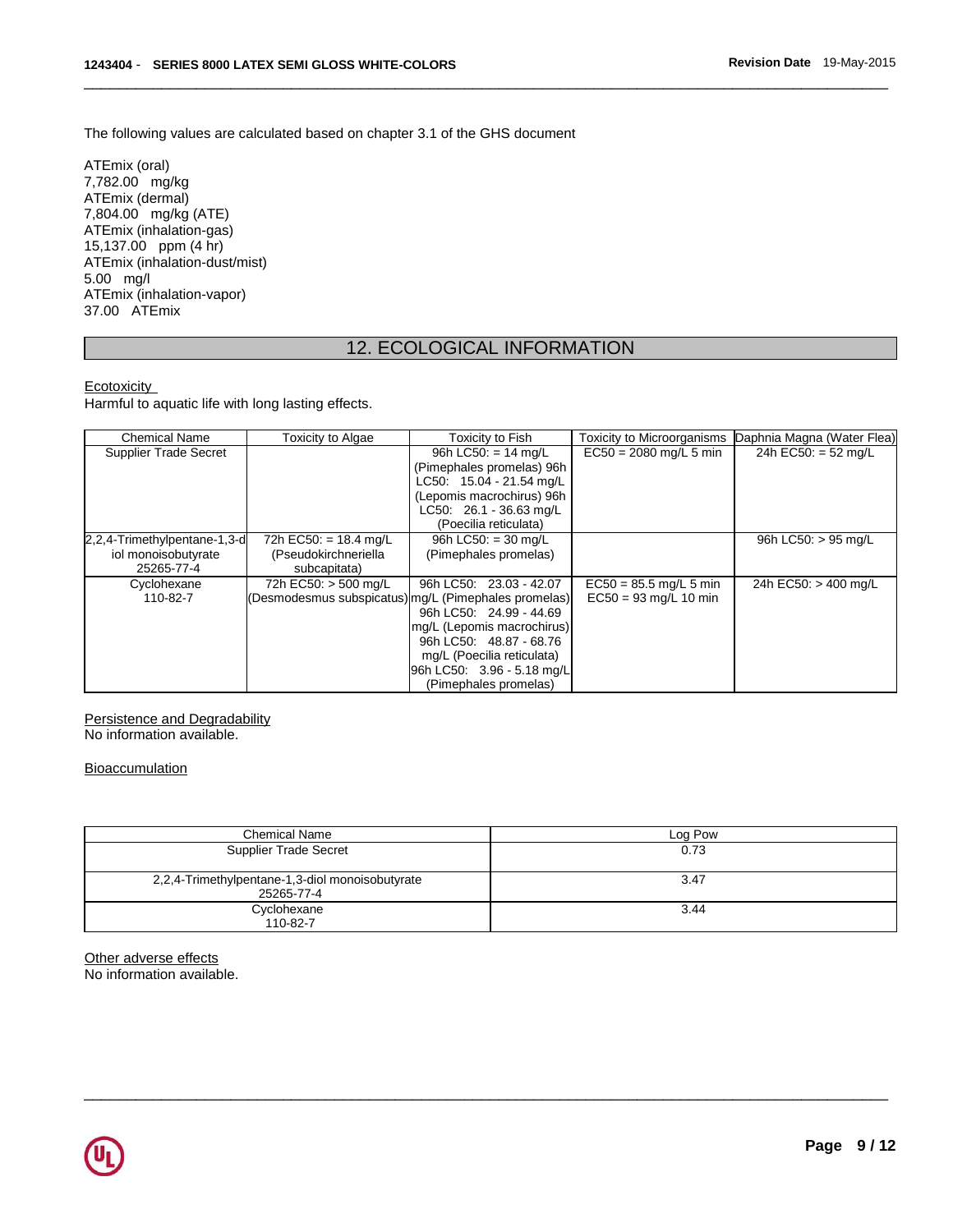## 13. DISPOSAL CONSIDERATIONS

\_\_\_\_\_\_\_\_\_\_\_\_\_\_\_\_\_\_\_\_\_\_\_\_\_\_\_\_\_\_\_\_\_\_\_\_\_\_\_\_\_\_\_\_\_\_\_\_\_\_\_\_\_\_\_\_\_\_\_\_\_\_\_\_\_\_\_\_\_\_\_\_\_\_\_\_\_\_\_\_\_\_\_\_\_\_\_\_\_\_\_\_\_

### Waste treatment methods

110-82-7

| Disposal methods       |             | This material, as supplied, is not a hazardous waste according to Federal regulations (40<br>CFR 261). This material could become a hazardous waste if it is mixed with or otherwise<br>comes in contact with a hazardous waste, if chemical additions are made to this material, or<br>if the material is processed or otherwise altered. Consult 40 CFR 261 to determine whether<br>the altered material is a hazardous waste. Consult the appropriate state, regional, or local<br>regulations for additional requirements. |                               |                               |  |
|------------------------|-------------|--------------------------------------------------------------------------------------------------------------------------------------------------------------------------------------------------------------------------------------------------------------------------------------------------------------------------------------------------------------------------------------------------------------------------------------------------------------------------------------------------------------------------------|-------------------------------|-------------------------------|--|
| Contaminated Packaging |             | Dispose of contents/containers in accordance with local regulations.                                                                                                                                                                                                                                                                                                                                                                                                                                                           |                               |                               |  |
| US EPA Waste Number    | U056        |                                                                                                                                                                                                                                                                                                                                                                                                                                                                                                                                |                               |                               |  |
| <b>Chemical Name</b>   | <b>RCRA</b> | RCRA - Basis for Listing                                                                                                                                                                                                                                                                                                                                                                                                                                                                                                       | <b>RCRA - D Series Wastes</b> | <b>RCRA - U Series Wastes</b> |  |
| Cyclohexane            |             |                                                                                                                                                                                                                                                                                                                                                                                                                                                                                                                                |                               | U056                          |  |

#### California Hazardous Waste Codes 331

This product contains one or more substances that are listed with the State of California as a hazardous waste.

| <b>Chemical Name</b>    | California Hazardous Waste |
|-------------------------|----------------------------|
| Supplier Trade Secret   | Toxic<br>Ignitable         |
| Cyclohexane<br>110-82-7 | Toxic                      |

# 14. TRANSPORT INFORMATION

| DOT<br>Proper Shipping Name<br><b>Hazard Class</b>         | NOT REGULATED<br>NON REGULATED<br>N/A        |
|------------------------------------------------------------|----------------------------------------------|
| TDG.                                                       | Not regulated                                |
| MEX                                                        | Not regulated                                |
| ICAO                                                       | Not regulated                                |
| IATA<br><b>Proper Shipping Name</b><br><b>Hazard Class</b> | Not regulated<br><b>NON REGULATED</b><br>N/A |
| <b>IMDG/IMO</b><br><b>Hazard Class</b>                     | Not regulated<br>N/A                         |
| RID                                                        | Not regulated                                |
| ADR.                                                       | Not regulated                                |
| ADN                                                        | Not regulated                                |
|                                                            |                                              |

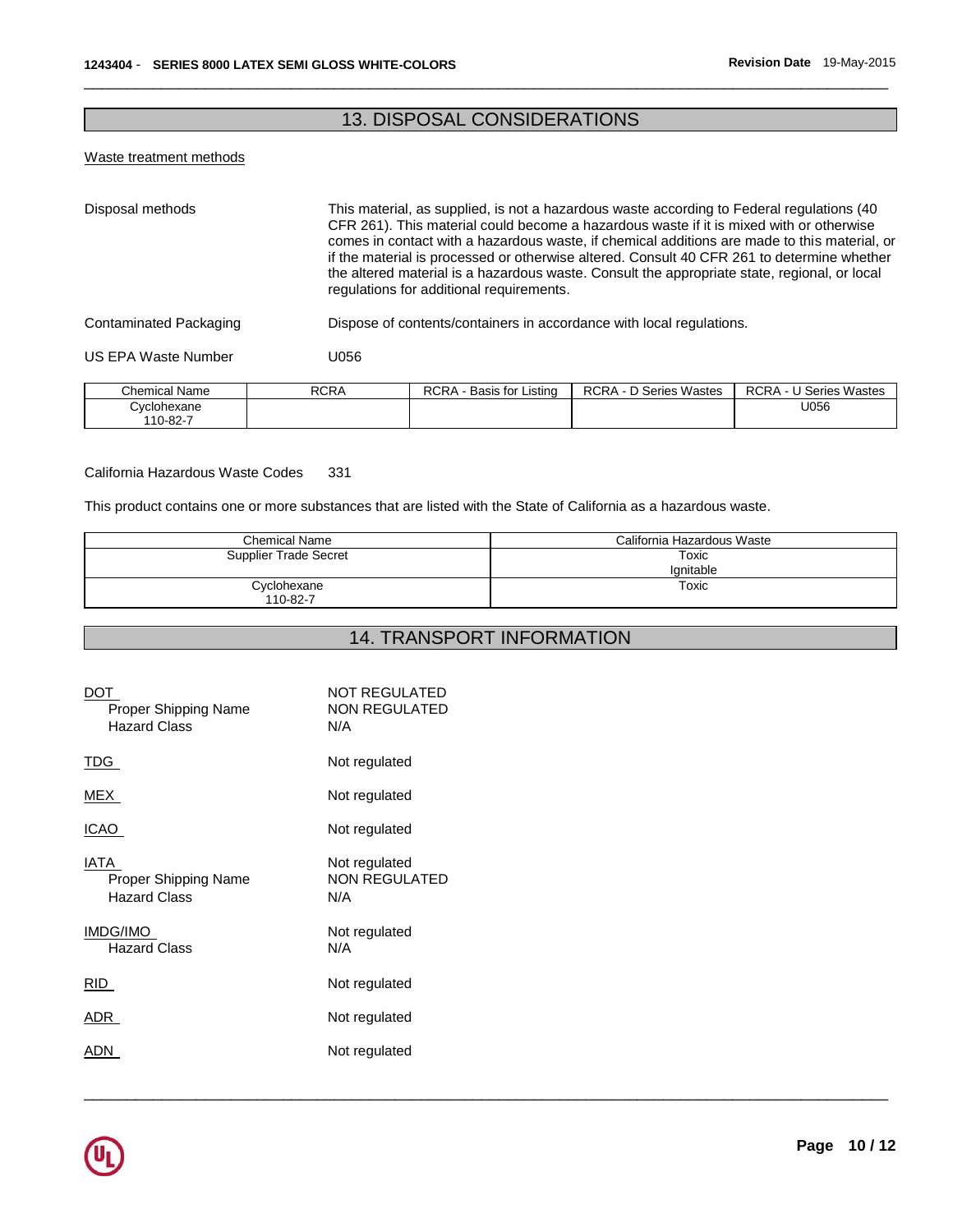## 15. REGULATORY INFORMATION

\_\_\_\_\_\_\_\_\_\_\_\_\_\_\_\_\_\_\_\_\_\_\_\_\_\_\_\_\_\_\_\_\_\_\_\_\_\_\_\_\_\_\_\_\_\_\_\_\_\_\_\_\_\_\_\_\_\_\_\_\_\_\_\_\_\_\_\_\_\_\_\_\_\_\_\_\_\_\_\_\_\_\_\_\_\_\_\_\_\_\_\_\_

### International Inventories

TSCA Complies

DSL DSL All components are listed either on the DSL or NDSL.

TSCA - United States Toxic Substances Control Act Section 8(b) Inventory DSL/NDSL - Canadian Domestic Substances List/Non-Domestic Substances List

### US Federal Regulations

### SARA 313

Section 313 of Title III of the Superfund Amendments and Reauthorization Act of 1986 (SARA). This product contains a chemical or chemicals which are subject to the reporting requirements of the Act and Title 40 of the Code of Federal Regulations, Part 372

| <b>Chemical Name</b>              | CAS No   | Weight-%  | SARA 313 - Threshold<br>Values % |
|-----------------------------------|----------|-----------|----------------------------------|
| Supplier Trade Secret -           |          | $10 - 30$ | 0.1                              |
| Cyclohexane - 110-82-7            | 110-82-7 | $0.1 - 1$ | 1.0                              |
| SARA 311/312 Hazard Categories    |          |           |                                  |
| Acute Health Hazard               | Yes      |           |                                  |
| Chronic Health Hazard             | Yes      |           |                                  |
| Fire Hazard                       | Yes      |           |                                  |
| Sudden release of pressure hazard | No.      |           |                                  |
| Reactive Hazard                   | No.      |           |                                  |

#### CWA (Clean Water Act)

This product contains the following substances which are regulated pollutants pursuant to the Clean Water Act (40 CFR 122.21 and 40 CFR 122.42)

| <b>Chemical Name</b>    | CWA - Reportable Quantities | CWA - Toxic Pollutants | <b>CWA - Priority Pollutants</b> | CWA - Hazardous<br><b>Substances</b> |
|-------------------------|-----------------------------|------------------------|----------------------------------|--------------------------------------|
| Supplier Trade Secret   | 5000 lb                     |                        |                                  |                                      |
| Cyclohexane<br>110-82-7 | 1000 lb                     |                        |                                  |                                      |

### **CERCLA**

This material, as supplied, contains one or more substances regulated as a hazardous substance under the Comprehensive Environmental Response Compensation and Liability Act (CERCLA) (40 CFR 302)

| Chemical Name           | Hazardous Substances RQs | <b>Extremely Hazardous Substances</b><br><b>RQs</b> | RQ                                         |
|-------------------------|--------------------------|-----------------------------------------------------|--------------------------------------------|
| Supplier Trade Secret   | 5000 lb                  | 5000 lb                                             | RQ 5000 lb final RQ<br>RQ 2270 kg final RQ |
| Cyclohexane<br>110-82-7 | 1000 lb                  |                                                     | RQ 1000 lb final RQ<br>RQ 454 kg final RQ  |

#### US State Regulations

### California Proposition 65

This product contains the following Proposition 65 chemicals.

| California Proposition 65 |  |
|---------------------------|--|
| Carcinogen                |  |
| Carcinogen                |  |
| Developmental             |  |
| Carcinogen                |  |
|                           |  |

\_\_\_\_\_\_\_\_\_\_\_\_\_\_\_\_\_\_\_\_\_\_\_\_\_\_\_\_\_\_\_\_\_\_\_\_\_\_\_\_\_\_\_\_\_\_\_\_\_\_\_\_\_\_\_\_\_\_\_\_\_\_\_\_\_\_\_\_\_\_\_\_\_\_\_\_\_\_\_\_\_\_\_\_\_\_\_\_\_\_\_\_\_

U.S. State Right-to-Know Regulations